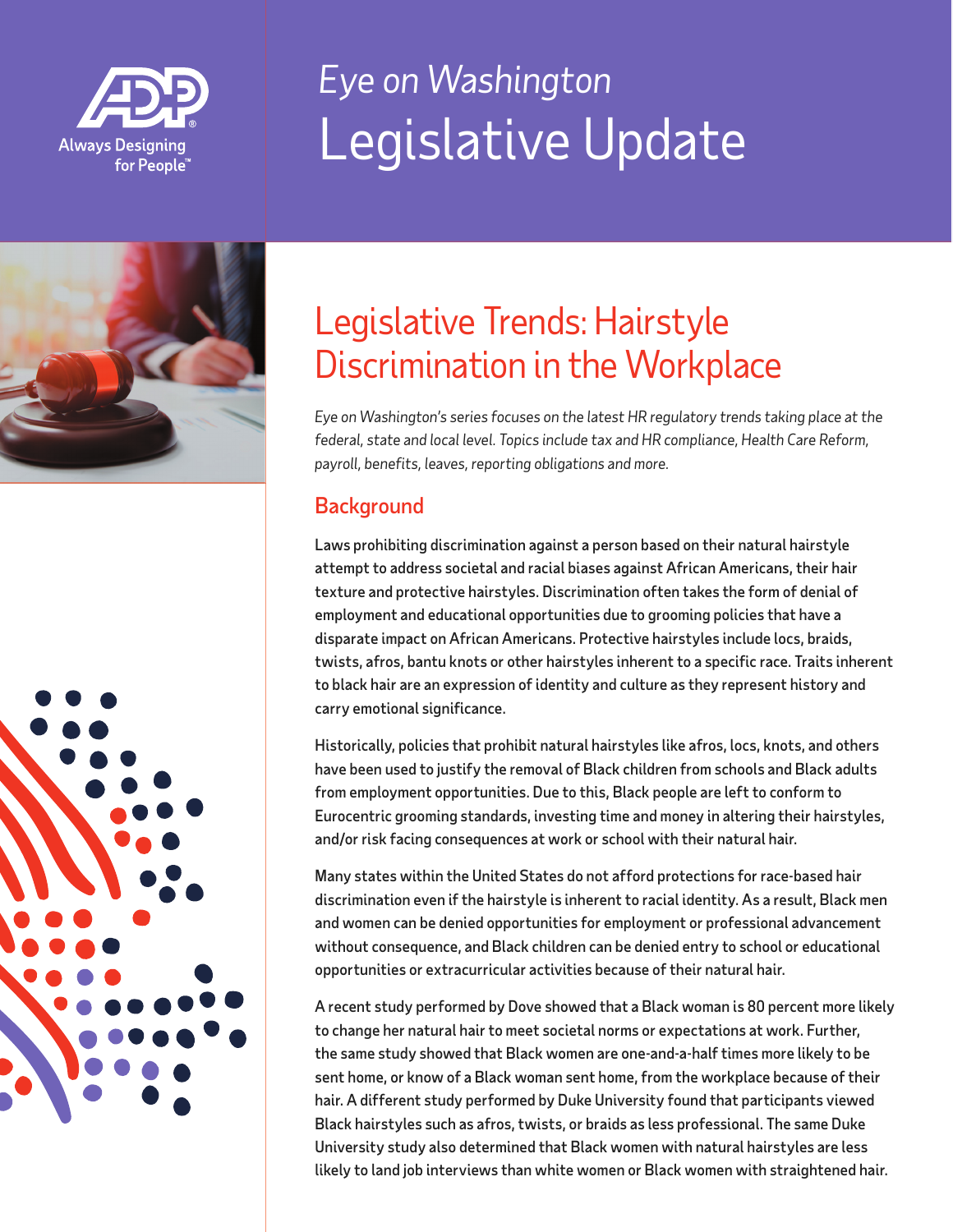# *Eye on Washington* Legislative Update

#### What the Laws Do

The laws, otherwise known as the CROWN Act, prohibit discrimination based on hair texture and protective hairstyles. The CROWN Act is the official campaign led by the CROWN Coalition. The CROWN Coalition was founded by Dove, the National Urban League, Color of Change, and the Western Center on Law and Poverty to advance the CROWN Act. CROWN stands for Creating a Respectful and Open World for Natural Hair. These laws modify existing antidiscrimination laws by amending the definition of "race" to include "protective hairstyles and hair textures," to prohibit employers and schools from discriminating against candidates, employees or children, based on hairstyles inherent to their race.

#### Where the Laws Have Been Enacted

California was the first state to enact the CROWN Act. which went into effect on January 1, 2020. The law amended the Fair Employment and Housing Act (FEHA), which prohibits employers from discriminating against individuals due to their race and other protected categories. The California CROWN Act clarifies that the term "race" will now include traits historically associated with race, including hair texture and protective hairstyles such as braids, locs and twists.

Apart from California, there are twelve other states that have passed CROWN Acts, including Colorado, Connecticut, Delaware, Maryland, Nebraska, Nevada, New Jersey, New Mexico, New York, Oregon, Virginia and Washington. In addition, there are more than twenty-eight local jurisdictions which have enacted laws including, but not limited to, New York City, NY; Broward County, FL; New Orleans, LA; Montgomery County, MD; Kansas City, MO; and multiple cities in Ohio.

Although there is no federal law prohibiting discrimination based on hairstyle, the past two congressional

sessions have produced federal bills proposing to amend federal antidiscrimination law to expressly prohibit hairstyle discrimination. They have passed in the House of Representatives, but were not voted on in the Senate.

#### Impact to Employers

The CROWN Act addresses racial discrimination in the workplace and schools, most specifically, when work and school grooming policies appear neutral on their face but have a negative effect on African Americans. Policies that come across as racially neutral, such as an employer policy that all employees must be cleanly groomed, may nonetheless adversely impact African Americans in that managers may interpret "cleanly groomed" differently due to conscious or unconscious biases and possibly discriminate against an employee with a natural hairstyle because they view that protective hairstyle as unkempt. Instead, employers may want to consider modifying such a policy to clarify what "cleanly groomed" means, and how employees are able to comply with a variety of hairstyles, including natural hairstyles.

Employers should consider reviewing policies and procedures for any language and practices that may have a disparate impact on African Americans and other minorities. For instance, policies that prohibit having twists, cornrows, or locs in the workplace, or refusing to hire a Black applicant or employee with braids because their hairstyle does not fit the image the company wants to project, discriminate against individuals based on their protective hairstyles.

Discriminatory workplace practices may also include an employer telling a candidate or an employee with an afro that they will not put them in a customer-facing role until they change their hairstyle, or when an employer transfers an employee in a customer-facing role to a non-customerfacing position because a customer complained about their protective hairstyle. It is important for employers to review company grooming policies and procedures with their HR and legal counsel to ensure that they do not have a detrimental